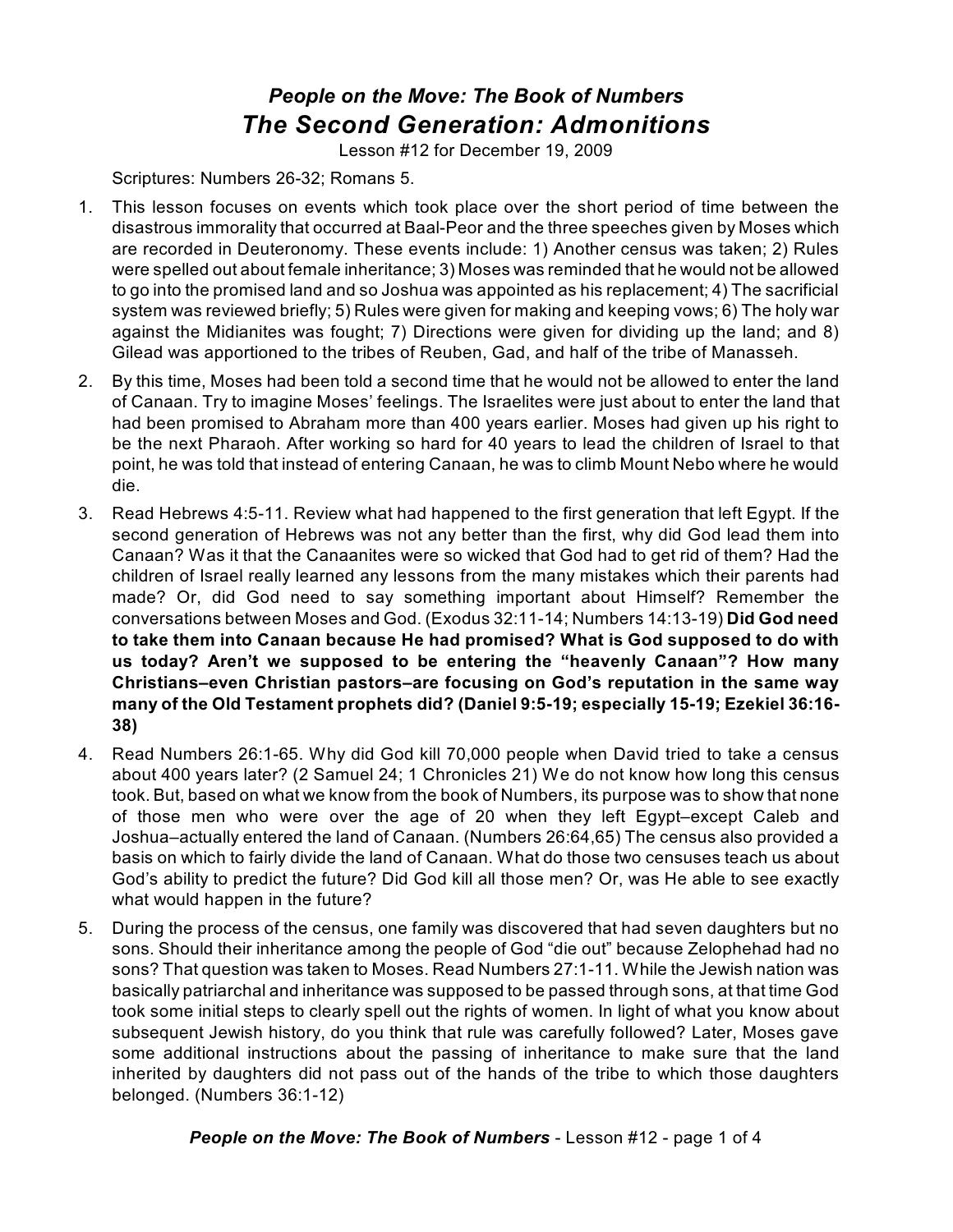- 6. In the book of Deuteronomy, which we will not be covering in this study, God and Moses clearly spelled out the future desires, plans, and mistakes that God foresaw among the children of Israel. Read Deuteronomy 6:4,5. How different might things have been for Israel subsequently if they had always made God first in their lives? What about us?
- 7. Considering these final events in the life of Moses, would you describe their government as a democracy? Or was it a theocracy? Did God clearly recognized the rights of individuals? Would you be happy with such a government?
- 8. How do you think Moses felt as he made all those preparations for the children of Israel to enter the land while he himself knew for sure that he would not be with them? Was he bitter? Did he complain against God? After 80 years of preparation, he took on the very difficult role of leading that bunch of rebels for 40 years from Egypt to Canaan. On just one occasion, he got upset, and God did not let him enter the land of Canaan.
- 9. What was Moses' first concern when God told him once again that he would not be allowed to enter the land? The children of Israel were about to experience the promise that had been made to their ancestor Abraham more than 400 years earlier. Moses was particularly concerned about who would lead the children of Israel. Notice that he did not suggest the names of either of his own sons. He simply asked God who should lead. God chose the person with probably the most experience among those who were "left behind." Joshua (Jesus, in Greek) was to be Moses' appointed successor. But, he was not to be authoritarian nor to rule by himself. He was to seek continual guidance by consulting with God and Eleazar who had taken Aaron's place.
- 10. Changes of government are dangerous times. So often we see a radical change in how things are done, or things fall apart. God made provision for the smoothest possible transition.
- 11. Review Numbers 28 and 29. God briefly summarized what He expected of the children of Israel in terms of daily, weekly Sabbath, monthly, and annual festivals. Each of those occasions was to be accompanied by a specific set of offerings. Remember that those offerings were in addition to all individual offerings. The daily sacrifices were never allowed to stop burning on the altar of burnt offering. By that, the children of Israel were supposed to understand that God's care for them was uninterrupted. The priests were expected to explain to the people the meaning of each of those sacrifices and festivals as they occurred. Did they do that? Do we have any record of it?
- 12. Besides the twice daily sacrifices, there were special sacrifices to be offered on Sabbath and special sacrifices to be offered on the first day of each month. In addition, there were the following annual festivals: 1) Passover on the 14<sup>th</sup> day of the first month of the Jewish year (during March-April in our calendar); [These dates vary from year to year because they are determined based on the lunar calendar which is a little different from our annual calendar.] 2) The Festival of Harvest, Pentecost (Fifty-days festival), or Firstfruits which occurred seven weeks later in June; 3) Three more festivals were grouped together, and they occurred in the seventh month of the Jewish calendar. That would correspond to late September or early October on our calendar. The first was the Feast of Trumpets which was on the first day of the seventh month. Then, on the 10<sup>th</sup> day of the seventh month, Yom Kippur or the Day of Atonement took place, and it was the most holy day in the Jewish calendar. Five days later was the beginning of the Feast of Tabernacles (or Tents/Shelters); it lasted for a full week. The Feast of Tabernacles was to be a reminder of all that God had done for them in bringing them through the 40 years of wandering in the wilderness and into the land of Canaan. Every Jewish male over the age of 12 who lived within 15 miles of Jerusalem was expected to attend every one of these festivals. As many as possible of the those living farther away were also to attend.

Some Christians teach that we should still be observing those festivals. What is the basis for

*People on the Move: The Book of Numbers* - Lesson #12 - page 2 of 4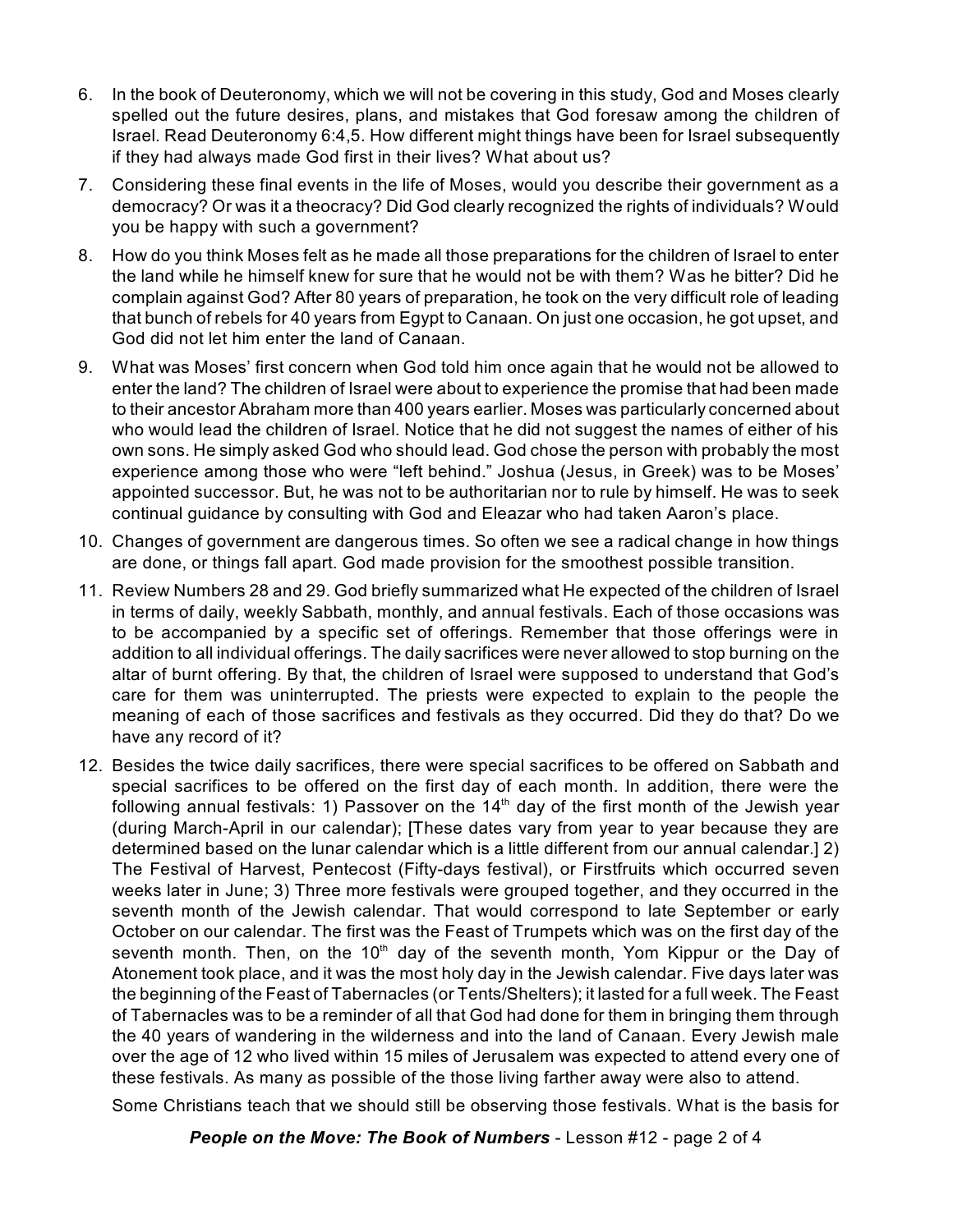that idea? In the Old Testament, the Jews were told to observe those festivals for all time to come. In the New Testament, Christians are told that they are the "true children of Abraham." On that basis, some say that Christians should still be observing those rites. Those festivals are not related to the modern holidays of Christmas or Easter. Christmas and Easter are based on ancient pagan festivals. Christmas was based on the birthday of Tammuz, one of the ancient fertility gods; Easter was supposed to be the anniversary of the day of his conception.

- 13. A few other items of final business needed to be worked out. First, Moses was instructed by God to spell out for the people what to do with vows made to the Lord. When living in a fairly tightknit community, it is essential that people tell the truth and can be trusted to carry out their work and abide by their word. But, there are occasional circumstances which would necessitate an exception to that rule. Look at Numbers 30. In particular, the vows of young women could be overruled by their fathers or their husbands under certain strict circumstances. Nevertheless, the principle is still true: "The obligation to which ones word is pledged–if it does not bind him to perform a wrong act–should be held sacred."—Ellen G. White, *Patriarchs and Prophets*, page 506. We must acknowledge the cultural differences of those days.
- 14. It is less common in our day for people to make formal promises to God. But, those things which we do promise to God should be considered very sacred. We should also keep our promises to others. And finally, placing ourselves last, we must be willing to sacrifice our own happiness and to serve others. How many problems in society could be avoided–especially in families–if every person operated on those principles?
- 15. Two and one-half of the tribes of Israel had looked over the beautiful grazing land in the area of Gilead. That was the territory which had been conquered when they destroyed the kingdoms of Sihon and Og. The tribes of Reuben, Gad, and half of the tribe of Manasseh had large flocks. The Gilead Heights was a wonderful place to pasture those flocks. Therefore, they went to Moses with a request for that area to be their inheritance. The first reaction of Moses was to think that they were trying to shirk their duty and avoid the hazards of conquering the land of Canaan. He spoke sharply to them. But, they assured Moses that that was not their goal at all.
- 16. Numbers 32:1-5,16-42 is a beautiful example of how a little flexibility can prevent a lot of conflict. How often do we see conflicts in our families, our communities, and even in our churches because someone is not flexible or jumps to conclusions without considering all of the facts?
- 17. In the last three lessons of this series, we have reviewed both the good and bad events that took place as final preparations occurred for entering the promised land. A short time later, Moses gave his three speeches which are recorded in Deuteronomy, and then he climbed to the top of Mount Nebo and died. How did the people feel as they watched Moses climb Mount Nebo? After he died, God buried him. Three days later, God returned to resurrect him and take him to the "heavenly Canaan." (Which would you rather enter, the earthly Canaan or the heavenly Canaan?) Can you imagine with what anxiety Moses watched future events unfold as the Israelites entered the earthly Canaan? Considering all they went through to establish this church, what will our church pioneers think when they reach heaven and are able to look back and see what happened to the Seventh-day Adventist Church? Could they have even dreamed we would still be here in 2009? How much do you think is implied by the famous statement by Ellen White: "We have nothing to fear for the future, except as we shall forget the way the Lord has led us, and His teaching in our past history"?—Ellen G. White, *Life Sketches*, page 196.
- 18. In Numbers 25 and 26, Moses did not hesitate to mention some of the terrible problems that had taken place in the relatively recent history of Israel: 1) Just a short time earlier, 24,000 people had died because of their immorality; 2) Korah, Dathan, and Abiram's rebellion had taken place some 40 years earlier; 3) Nadab and Abihu were struck dead in the temple a short time before